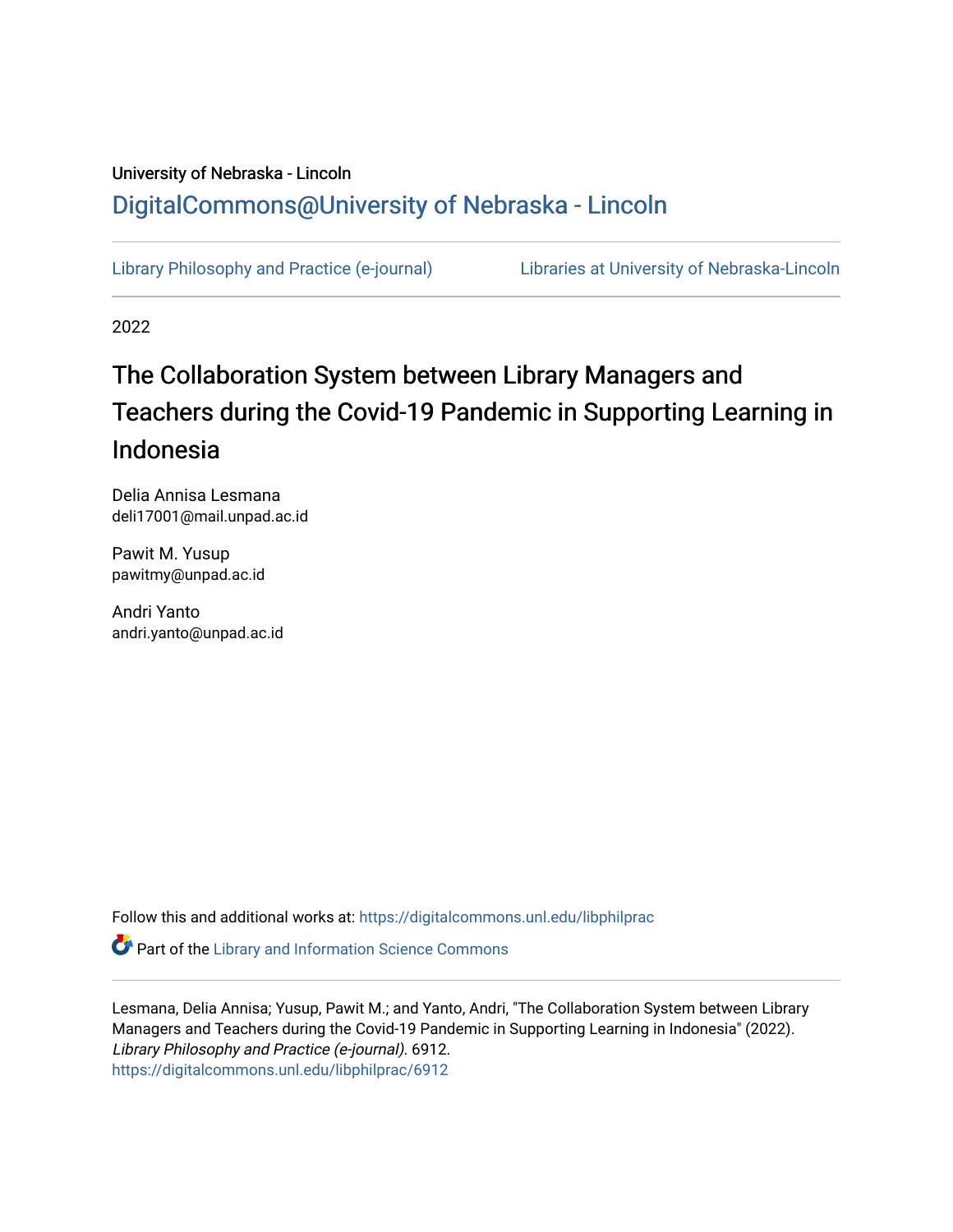# **The Collaboration System between Library Managers and Teachers during the Covid-19 Pandemic in Supporting Learning in Indonesia**

# **Delia Annisa Lesmana\*, Pawit M Yusup, Andri Yanto**

### **Abstract**

The COVID-19 pandemic has impacted various aspects of life. One aspect affected is the educational aspect, where the learning process must be carried out through online learning. Given that online learning has never been implemented before, all available learning resources will significantly help schools achieve learning goals. The school library is the closest learning support source to provide a smooth online learning process. SDN Karya Mulya library implements collaboration between the library manager and teachers, especially in supporting student learning during the Covid-19 pandemic. This study aimed to determine the collaboration system between the library manager and SDN Karya Mulya teachers during the Covid-19 pandemic supported learning. The research method used was qualitative with a descriptive approach. Informants in this study were six people, including the library manager, teachers, and school principal. Data collection was performed through observation, interviews, and documentation. Data analysis techniques used were data reduction, data presentation, and concluding. Results showed that the library manager and SDN Karya Mulya teachers collaborated in meeting the needs of student learning resources. Collaboration occurred a lot when borrowing and returning learning resource books. More collaboration occurred with the homeroom teacher. In this collaboration, there was a division of responsibilities based on the main tasks and functions, in which there was also communication, so there were no significant obstacles. Collaboration runs efficiently due to the support from the principal and students' parents, making learning more effective. The library manager, teachers, parents, and school principal synergize to achieve learning objectives.

**Keywords:** collaboration system, school library, library manager, Covid-19 pandemic, online learning

## **INTRODUCTION**

The SDN Karya Mulya library was established in 2012 and is located at SDN Karya Mulya, Tanimulya Village, Ngamprah District, West Bandung Regency, West Java, Indonesia. The library room is simple, with an area of  $\pm 56$  m<sup>2</sup>. This library is managed by one teacher assigned as a library manager. The collection of books owned by SDN Karya Mulya library is quite large, namely  $\pm$  2288 titles of books that are very useful for all school members (educators, students, and teaching staff). The extensive collections make it easier for the library manager to provide excellent service as part of the School Literacy Movement.

Libraries in the service area implement collaboration between library managers and teachers, especially in supporting student learning during the Covid-19 pandemic. This collaboration is carried out because there are differences in how libraries fulfill this. Before the Covid-19 pandemic, students could directly meet their learning resource needs by visiting the library. Currently, students are prohibited from visiting the library to minimize the transmission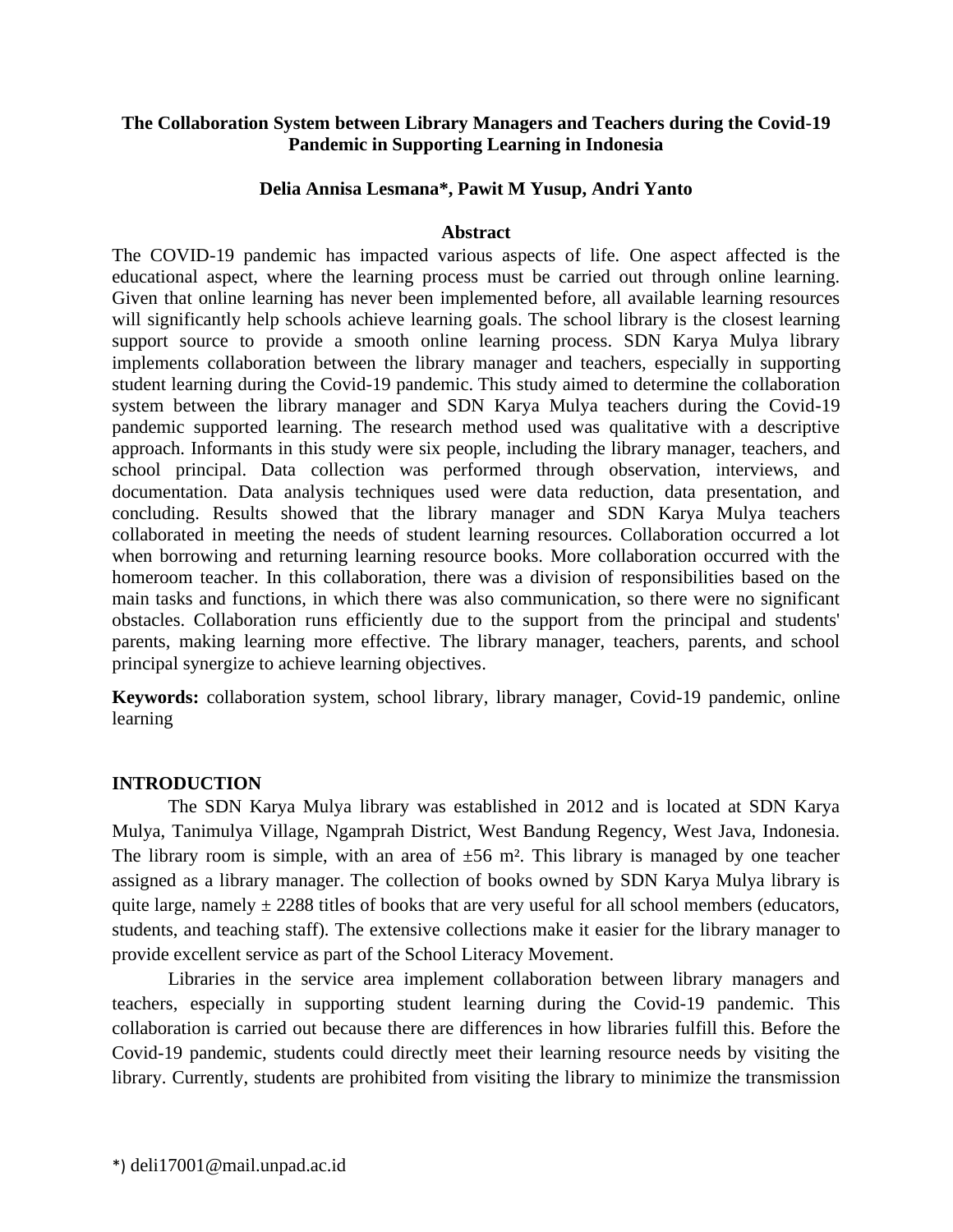of the Covid-19 virus. Thus, a collaboration between teachers and the library manager is carried out so that the learning process can be successful as expected.

Meeting the needs of learning support resources for teachers and students becomes the library's focus. However, even though the library focuses on meeting the needs of learning support resources, during the Covid-19 pandemic, the library manager takes part in helping teachers make the learning process more effective. The library manager also discusses using social media such as Instagram to send teachers' assignments in images and videos. Moreover, teachers usually provide advice and input to the library manager on the required teaching aids and learning companion books. In fact, according to Harysanty (2019), it is critical to foster collaboration between teachers and libraries by assigning tasks that can be completed in the library or providing motivation to benefit libraries. Obviously, library staff must be proactive in supporting the activity, such as preparing information sources and facilities to support the educational activity.

Furthermore, library managers and teachers coordinate to lend learning resources to students to fulfill learning resource needs. However, for borrowing, students are prohibited from going to school. So, parents or guardians of students must take the learning book. This causes a division of responsibilities between library managers and teachers. The division of responsibilities is adjusted to each profession, such as model B (cooperation or partnership), which Montiel-Overall initiated. According to Montiel-Overall, in cooperation, there is a division of tasks according to the field of expertise (Craig, 2013). Model B (cooperation or partnership) is one of the four models proposed by Montiel-Overall includes model A: coordination, model B: cooperation, and high-level efforts include model C: integrated learning, and model D: integrated curriculum. The division of tasks in collaboration between library managers and teachers will facilitate the fulfillment of learning resource needs.

Besides, schools need learning resources to support the learning process. Given that online learning has never been carried out before, all available learning resources will significantly assist schools in achieving learning goals. The number of available learning resources will affect the learning process. During the pandemic, teachers and students can use various learning resources from multiple websites such as those provided by the Ministry of Education and Culture. In Circular (SE) Number 15 of 2020 regarding guidelines for implementing LFH (Learning from Home) during the Covid-19 emergency, the Ministry of Education and Culture of the Republic of Indonesia provides recommendations for 23 website pages that can be used as learning resources. However, in supporting learning, the school library is the closest source of learning. The collection of books owned by the library is a source of learning for teachers and students in accordance with the subject matter being studied. A school library is a source of information on learning activities, like completing teacher-assigned homework, enriching student learning experiences, and training students to learn independently (Srirahayu, Harisanty & Anugrah, 2021). The library collections are chosen based on the objectives. This does not imply that the school library only contains textbooks used in the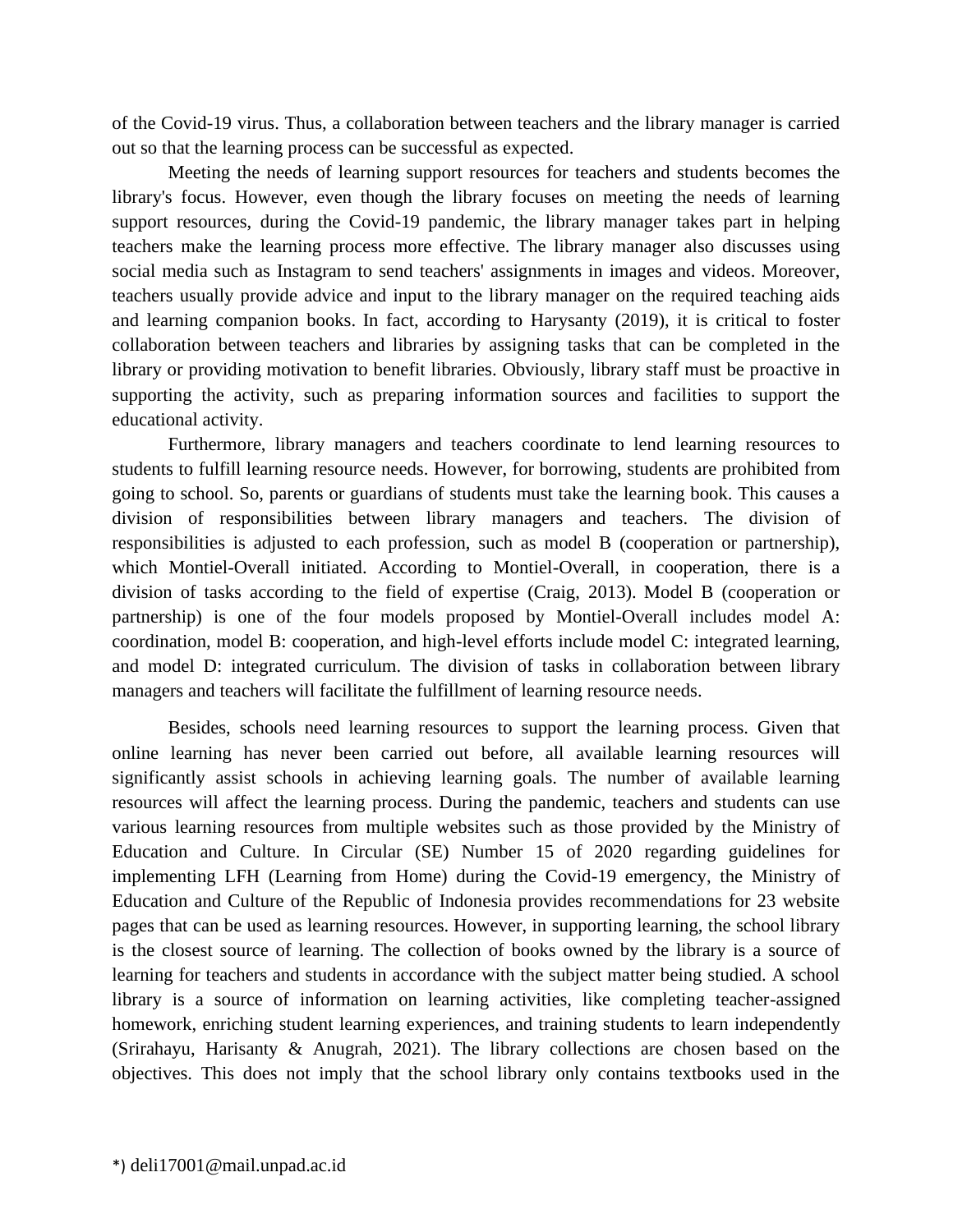teaching-learning process since there are also materials for recreation, popular science, and others (Harisanty, 2019).

The need for learning resources during this pandemic is not just textbooks but internet quota, supporting devices, and a stable network. This is very supportive of the learning process. Thus, the library's role as a provider of information and educational support facilities must provide learning support resources based on needs. Collaboration between library managers and teachers is required to optimize the utilization of the available learning resources. It is in line with what Sinaga states in Setiani and Silvana (2016)that collaboration with various parties is needed to provide good services for school library users, such as school principals, subject teachers, guidance staff, and parents. Besides, library managers as social beings need the help of others to achieve the library's vision and mission and the institutions that support it. In meeting the sources of supporting learning for teachers and students, library managers need to work together or collaborate with related parties to achieve this. Cooperation from the academic community, comprised of the school's principal, the librarian as chairman, the teacher as supervisor, and the students as implementers, is required to reach the development stage (Srirahayu, Kusumaningtiyas & Harisanty, 2021).

 Previous studies on collaboration between library managers and teachers show the importance of collaboration. The study by Setiani dan Silvana (2016) shows that collaboration between library managers and teachers in services is essential to optimize the potential of school library services. Meanwhile, Rofika's research (2015) shows that collaboration can increase students' reading interest, create interesting learning methods, and increase information for students and teachers. Moreover, a study by Fatmawati (2015) also shows that synergy or collaboration between library managers and teachers is essential in supporting the learning process in schools. The utilization of the books available in the school library is expected to improve student achievement. The three previous studies show that collaboration is vital in achieving goals. Based on this background, this research is essential to produce a learning process during the Covid-19 pandemic. The researcher is interested in conducting research to determine **the collaboration system between the library manager and SDN Karya Mulya teachers during the Covid-19 pandemic in supporting learning in Indonesia.**

#### **RESEARCH METHODS**

This study used a qualitative descriptive research method. The researcher selected qualitative research methods to understand and observe the collaboration system between the library manager and SDN Karyamuya teachers during the Covid-19 pandemic in supporting learning. The research location was at SDN Karya Mulya, Tanimulya, Ngamprah District, West Bandung Regency, West Java, Indonesia. As stated by Auerbach and Silverstein in Sugiyono (2020), qualitative research methods are research that examines and interprets texts and interviews to know the meaning of an event. Rakhmat (2017) states that the descriptive method is to study the problems and procedures that apply in society and certain situations to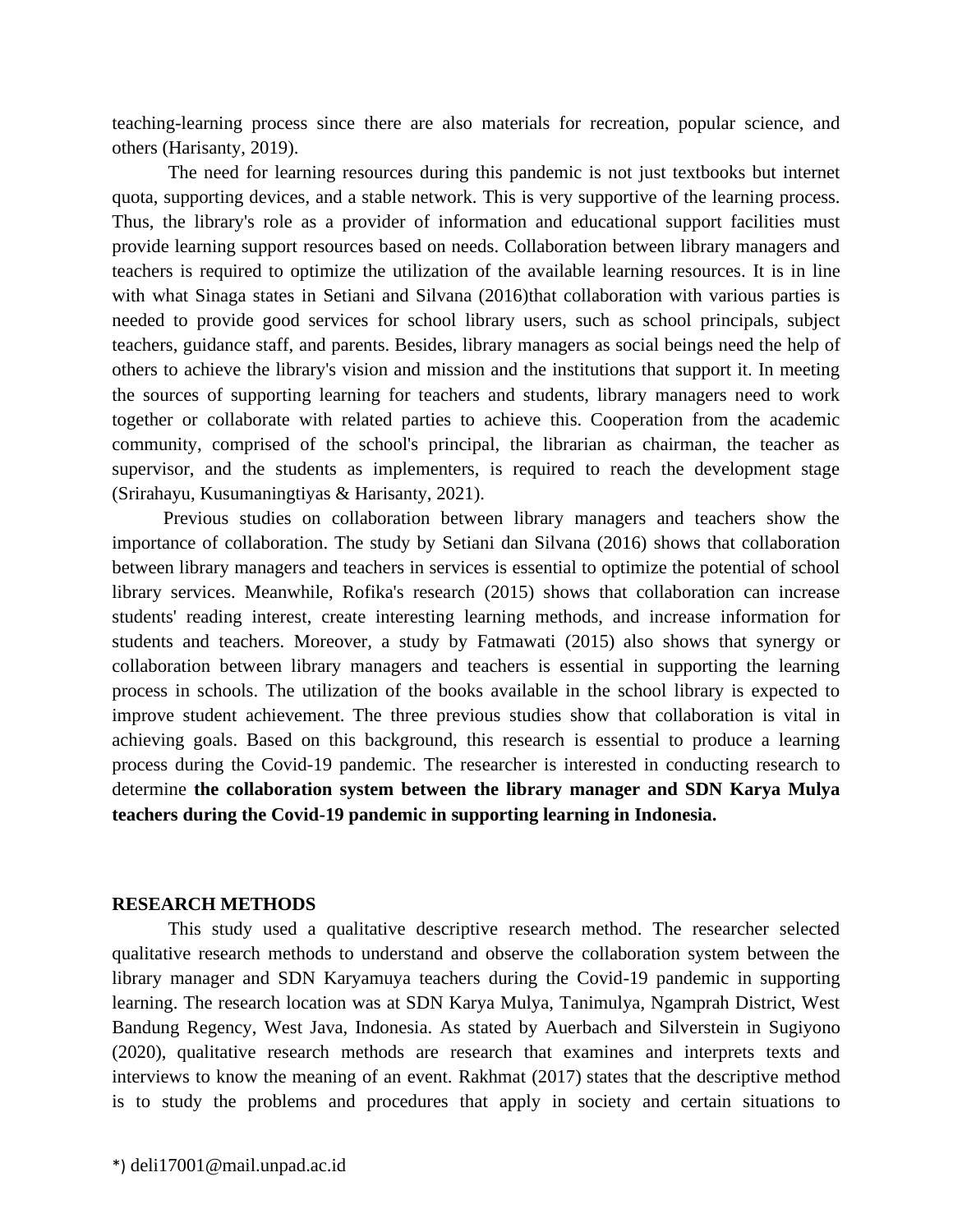systematically describe phenomena, facts, or characteristics of particular populations or specific fields factually and carefully.

The subjects in this research were informants who knew the situation and condition of the research background. Determination of informants as data sources was carried out by purposive sampling, selected with specific considerations and goals. The informants selected as subjects in this study were people who met the following criteria:

- 1. Understand the policy on the fulfillment of teaching materials and learning resources for teachers and students during online learning.
- 2. To be directly involved in the collaborative process during the pandemic to support student learning.

The six informants were selected based on these criteria, including teachers, the library manager, and the school principal. The object of this research was the collaboration between the library manager and SDN Karya Mulya teachers during the pandemic in supporting learning. Later, the researcher would focus on the collaboration process between the library manager and teachers, the division of responsibilities, and the obstacles in the collaboration process.

The types and data sources in this study were primary and secondary data. Primary data was obtained directly from the previously mentioned informants as research subjects through interviews and field observations related to collaboration between the library manager and SDN Karya Mulya teachers during the Covid-19 pandemic in supporting learning. Secondary data was obtained through pre-existing sources, such as books, journals, works, writings, internet sources, and documents related to collaboration between the library manager and teachers in supporting learning sources whose validity was guaranteed.

The data collection procedure in this study was through observation, interviews, and documentation. The researcher made observations by going directly into the field to observe the collaboration between the library manager and SDN Karya Mulya teachers in supporting learning during the Covid-19 pandemic. Interviews were conducted to explore the collaboration system between the library manager and SDN Karya Mulya teachers during the Covid-19 pandemic in supporting learning. The researcher obtained the documentation of this study from the SDN Karya Mulya Library, such as the school profile, infrastructure data, organizational structure, and others. The data obtained could help complement research data related to collaboration between the library manager and teachers in supporting learning at SDN Karya Mulya during the Covid-19 pandemic.

The data validity was tested by using the source triangulation technique. Researchers compared the results of interviews with documents obtained from the study. In addition, the researcher did a member check with a school librarian, namely Mrs. Maryani Koswara, a school librarian of Victory Plus, Bekasi. Meanwhile, the data analysis technique in this study was carried out through three paths, namely data reduction, data presentation, and concluding. Reducing data was carried out by focusing on collaborative activities between the library manager and teachers in supporting learning during the Covid-19 pandemic. The answers obtained from the informants were observed and checked again to find the actual reality; besides,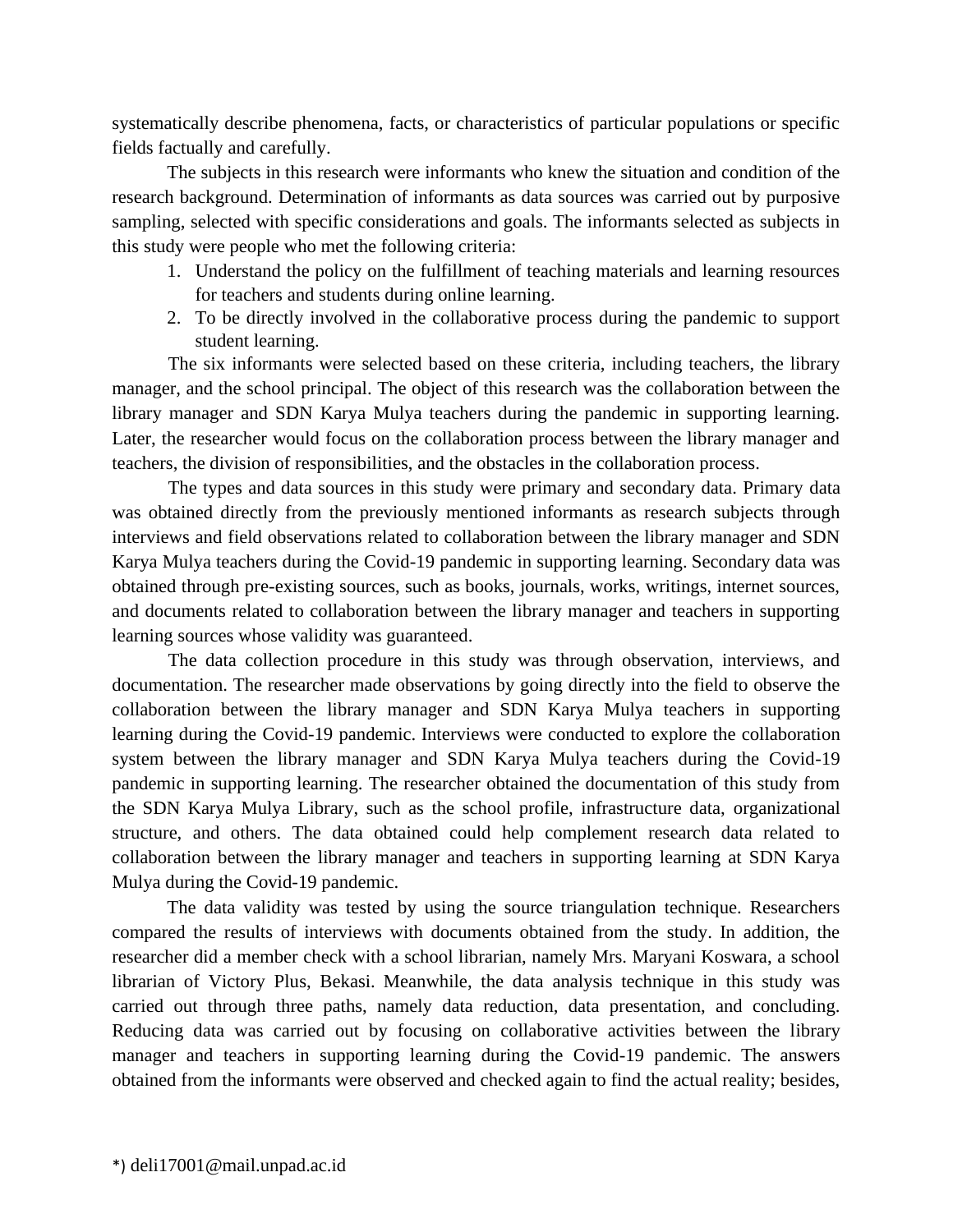the data presented in this study used text descriptions, charts, and tables. The conclusion was drawn from the research data referring to the research focus.

#### **RESULTS AND DISCUSSION**

**a. The Collaborative Process Between the Library Manager and Karya Mulya Elementary School Teachers during the Covid-19 Pandemic to Support Learning**

One of the collaborative processes occurred when borrowing and returning learning books, namely textbooks, which were executed in several stages, including:



Chart 1. Flow of the process of borrowing textbooks for students

The flow of borrowing learning support resources was that the teacher (homeroom teacher) first coordinated with the library manager regarding the number of theme books used by the number of students in the class. After the teacher coordinated regarding their needs, the library manager would prepare the readiness of books for borrowing, such as preparing the number of books needed and ensuring that the books to be loaned were suitable for use. The homeroom teacher or teacher could immediately pick them up at the library if they were ready.

The book given to students was an integrative thematic book that implements the 2013 curriculum as a substitute for the Education Unit Level Curriculum (*Kurikulum Tingkat Satuan Pendidikan* - KTSP). The theme book contains various subjects such as Citizenship Education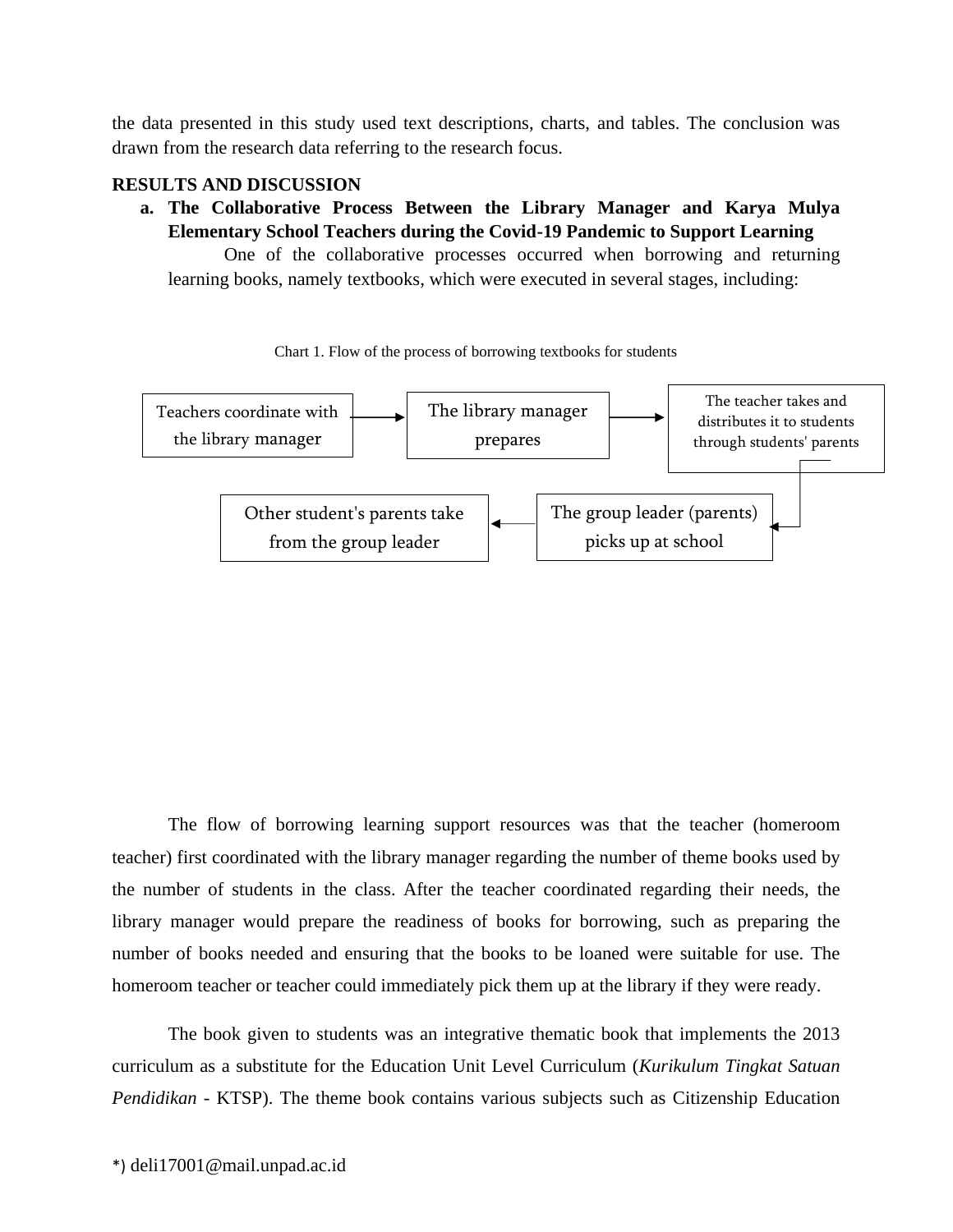(PKn), Indonesian Language, Mathematics, Cultural Arts and Crafts (SBP), Physical Education, Sports and Health (PJOK), Natural Sciences education (IPA), and Social Sciences education (IPS) (Pintar, 2019). Integrative thematic books for grade 1 to grade 3 students consist of 8 thematic books, while for grades 4 to 6, there are nine integrative thematic books. For grades 1 to 3, books that are not included in the thematic books are Physical Education, Sports and Health (PJOK), and English. Meanwhile, for grades 4 to 6, books that are not included in the thematic books are Mathematics. Sundanese Language Books, Sundanese Cultural Variety (RBS), Islamic Religious Education (PAI), and Environmental Education (PLH) are books that are not included in thematic books. This thematic book integrates attitudes, skills, and knowledge in the learning process. Students no longer learn with partial concepts (separating the presentation of material based on their respective subjects or separately and not tied to other topics). The sub-themes of learning in thematic books are related to nature and human life (Depay, 2020).

The teacher then distributed the thematic books that the homeroom teacher obtained from the library through the student's parents class coordinator. Each class was divided into several groups (parents), where each group had a group leader in it and one class coordinator. Class coordinators and group leaders were formed based on the initiative of teachers and parents to facilitate coordination between teachers and parents. One of the coordination was borrowing and returning books to support student learning. The teacher provided information about borrowing and returning learning support books through the WhatsApp group. At the time of borrowing and returning, parents must fill out a book return form provided by the librarian as evidence for the library. Regarding the borrowing and returning of books needed during self-study, the library manager provided a schedule to avoid crowds.

Books were returned when the integrative thematic books studied had been studied. After being returned, the next integrative thematic book would be distributed. So, it could be said that borrowing and returning books were given simultaneously. Books were usually returned once a month except for textbooks, which were not included in integrative thematic books because returns were carried out at the end of the learning year. Parents could only get the next integrative thematic book if they had returned the previously borrowed book. The return system was similar to borrowing through the coordinator or group leader. The following is the flow of the return of integrative thematic textbooks from students to the school: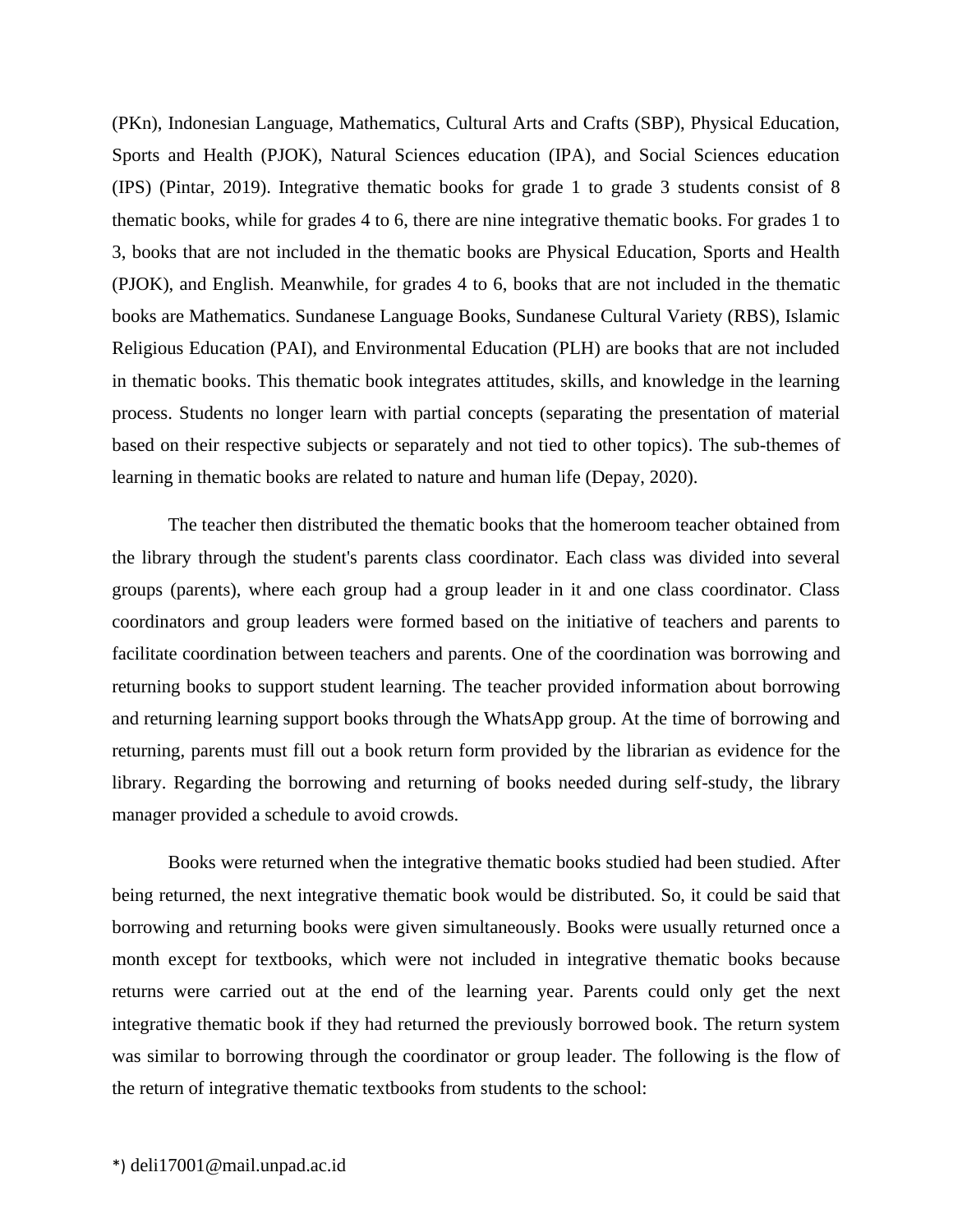



The teacher double-checked the books before submitting them to the library. Besides, in the delivery, the teacher coordinated with the library manager to find out who had and had not returned it so that the teacher could convey it to the parents of students. The teacher submitted them to the library if it initially followed the book borrowing data.  $\frac{1}{2}$ 

If learning support sources were lacking, mainly textbooks, the library manager and teachers had their way of dealing with these deficiencies. The library manager would suggest photocopying the books that were lacking; later, the coordinator gave the book to the homeroom teacher. Then the homeroom teacher advised the parents of students to make photocopies. However, the decision to overcome the shortage of books was reverted to the teacher concerned. However, in reality, not all teachers give instructions for photocopying. Each teacher has the initiative in overcoming this.

Meanwhile, especially the library manager coordinated with the principal regarding the shortage of learning support books. The need for books could be fulfilled by asking him to order books that were lacking. However, the fulfillment process was not fast due to operational cost constraints. During learning, the teacher also asked students to take advantage of other learning resources provided by the library to support learning, such as instructing children to use online learning resources through educational sites or learning applications recommended by the government. The teacher also asked the children to use the closest environment as a learning resource. In addition, smartphones owned by students or parents, with the help of internet quota/data from the government, could provide access to various information to increase students' knowledge (Harisanty, Srirahayu, Anna, Mannan, Anugrah, & Dina, 2021).

The need for learning support resources during online learning is not only textbooks but also includes internet quota, signal strength, learning media, and gadgets. The learning process can be effective if teachers and students have an internet quota, a stable signal, and a supporting device. Thus, the library manager himself responded to this need by providing Wi-Fi services in the library if teachers wanted to do online learning or look for learning videos from the internet. In responding to students who did not have a smartphone or their device that did not support the learning process, did not have an internet quota, or the network did not support it, the teacher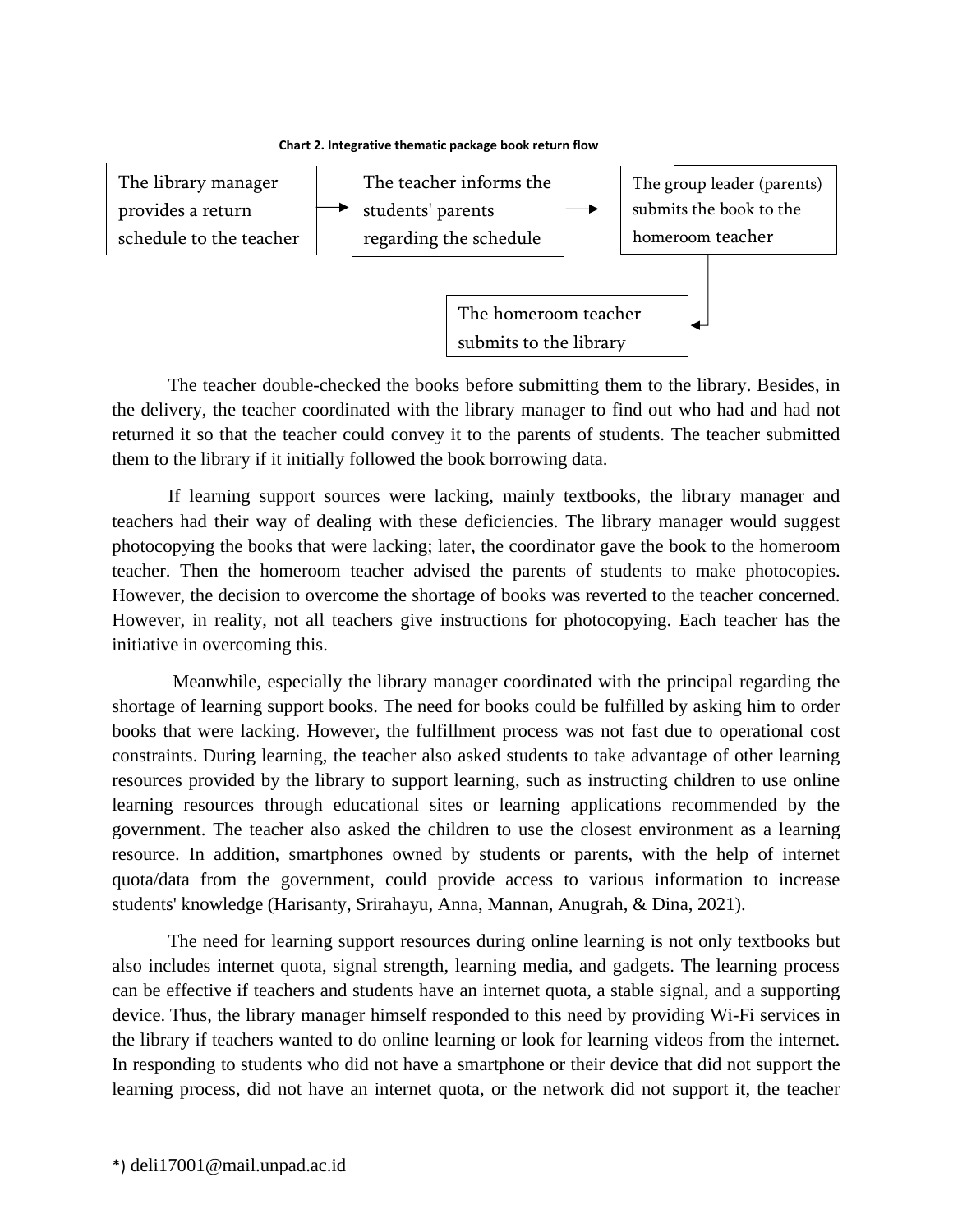would teach these students at school by following the applicable health protocol or the teacher visited the students' house.

# **b. Sharing of Collaborative Responsibilities Between the Library Manager and Karya Mulya Elementary School Teachers during the Covid-19 Pandemic to Support learning**

The library manager and teachers provided learning support resources based on their professional responsibilities. There was no official division of responsibilities between the library manager and SDN Karya Mulya teachers regarding the fulfillment of learning support resources. In fact, in interviews conducted by the researcher, both teachers, and the library manager only realized that the division of responsibilities in supporting learning only occurred during the distribution of learning resources to students through parents. The library manager took care of the readiness and availability of books later given to students. Meanwhile, the teacher here could be an intermediary in borrowing and returning learning support resources between the library manager and students because teachers were directly involved in the learning process and knew the needs of learning resources in the learning process. The library manager coordinated with teachers and the school principal, while teachers coordinated with parents or guardians. The parents of students were borrowing and returning books during the Covid-19 pandemic to minimize the spread of the virus.

In collaborating between the library manager and teachers during the Covid-19 pandemic in supporting learning, it was not realized that there was a division of responsibilities other than just borrowing and returning books. It also occurred when the library manager and teachers worked together to meet the needs of other learning support resources. Considering this pandemic period, the need for learning resources was books and internet quota, gadgets, learning media, and internet networks. Not all students owned devices that supported online learning. Also, not all students had internet quotas and networks that supported them. In addition, not all parents could facilitate their children in learning. In this case, teachers and the library manager worked together to meet or facilitate student learning support needs. Teachers in helping to overcome the problems their students faced during learning were by knowing the obstacles they faced in advance. The teacher helped and ensured that the students could continue to follow the lesson. Meanwhile, the library manager here was responsible for helping to facilitate all the needs required during learning.

The division of responsibilities related to meeting the needs of these learning resources was more familiar to homeroom teachers and library managers. Especially in borrowing and returning books, it was mainly on the integrative thematic book. Homeroom teachers used integrative thematic books in teaching their students. Meanwhile, the intensity was less frequent with partial subject teachers because the book was used for one year. Teachers did not collaborate much with the library manager, while the library manager thought that collaboration between the two was the responsibility of the library manager and was mandatory. Similar to a study by Montiel-Overall and Jones (2011), which shows that teachers generally do not feel that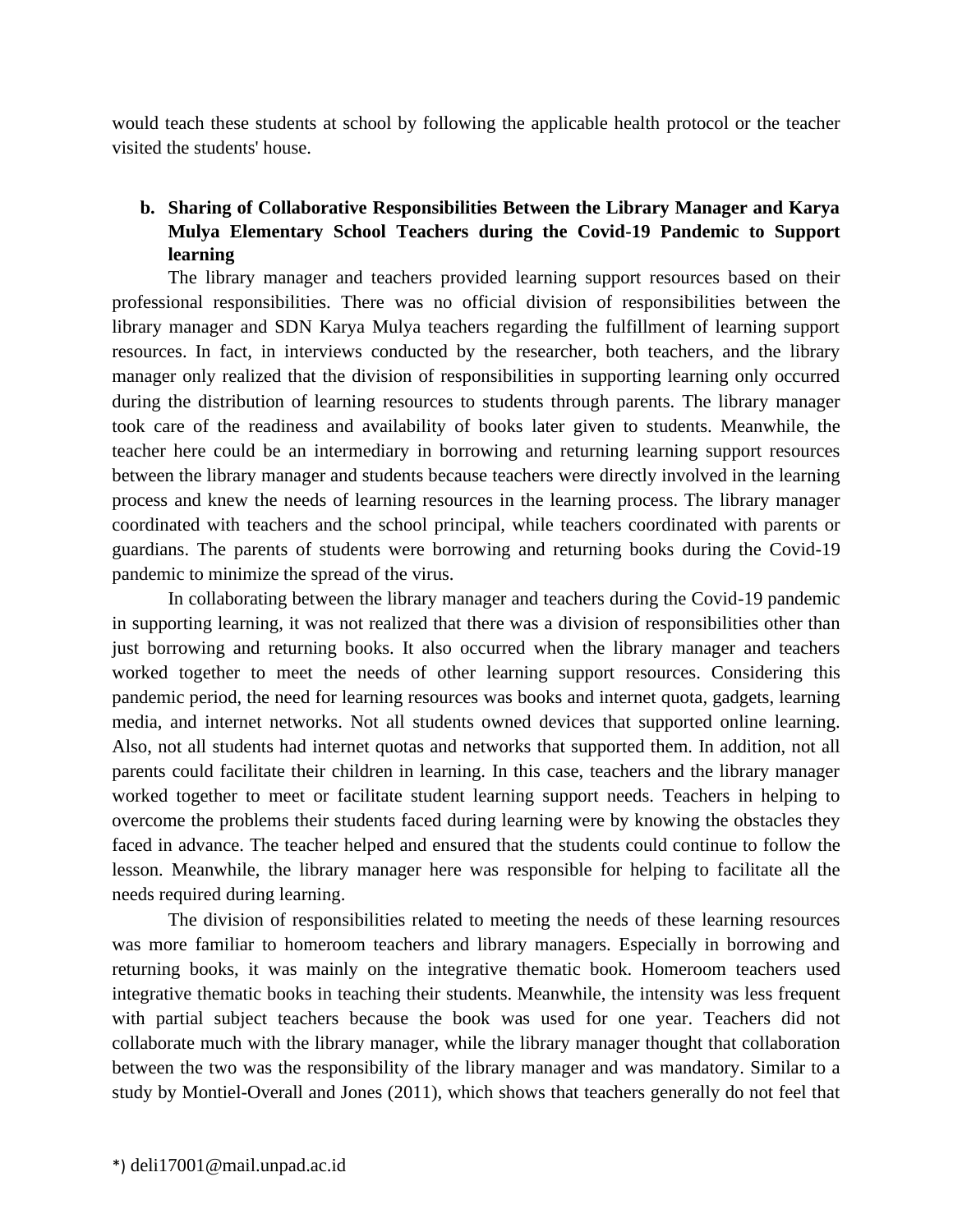they are often involved in collaborative efforts, which school library managers consider as an integral part of the school librarian's responsibilities. This could be seen in SDN Karya Mulya teachers; they thought that the division of responsibilities only occurred when borrowing and returning textbooks for students. The library manager, who was also a teacher (homeroom teacher), could be a force to maximize the fulfillment of student learning resource needs and make learning more effective by:

- 1) Collaborate in evaluating student learning outcomes;
- 2) Discuss the ability and information needs of students;
- 3) Share opinions on activities, use resources effectively, build critical thinking and creative thinking skills;
- 4) Determine the assessment procedure and who will be responsible for each activity;
- 5) Evaluate in terms of effectiveness to achieve the expected results.

The division of responsibilities between library managers and teachers in meeting the needs of student learning resources was also inseparable from the assistance and support from students' parents who carried out their responsibilities as parents. This could be seen from the collaboration of parents, which formed class coordinators and group leaders so that children continued to get learning books during this Covid-19 pandemic. Parents took learning books while protecting their children from exposure to the Covid-19 virus. Parents also carried out their responsibilities as primary educators, guiding their children in learning and participating in learning, assisting teachers in achieving learning goals. Moreover, they also helped the library manager get learning support facilities for children provided by the school. Collaboration, complementing each other and contributing according to their respective capacities, limitations, and domains will facilitate the learning process and help students get comfortable learning even though they are only studying at home (Halijah, 2020). In addition, teachers can provide recommendations related to learning resources in the library as stated by Anna and Harisanty (2019) that Indonesian children are more likely to use the library to complete schoolwork, study with friends, relax in a comfortable environment and accept their teachers' recommendations.

# **c. Obstacles in Collaboration between the Library Managers and Karya Mulya Elementary School Teachers during the Covid-19 Pandemic in Supporting Learning**

There were no coordination problems between teachers and the library manager regarding the fulfillment of learning support resources. The absence of these obstacles occurred because teachers, library managers, school principals, and parents of students synergized to meet the learning needs of students. In addition, there were clear roles, division of responsibilities, a sense of mutual need, and communication in it. According to Yanto, Rusmana, Rachmawati, Sinaga, & Anwar (2020), the school librarian's role in developing a literacy program begins with library instruction activities. It makes the library the center of the literacy movement in schools can play a role in growing the environment.

This is supported by Vangrieken et al., in Kasmawati (2019). They state that collaboration will be effective if the team or people involved have clear roles such as fair responsibilities, innovation, and communication between parties involved in the collaboration.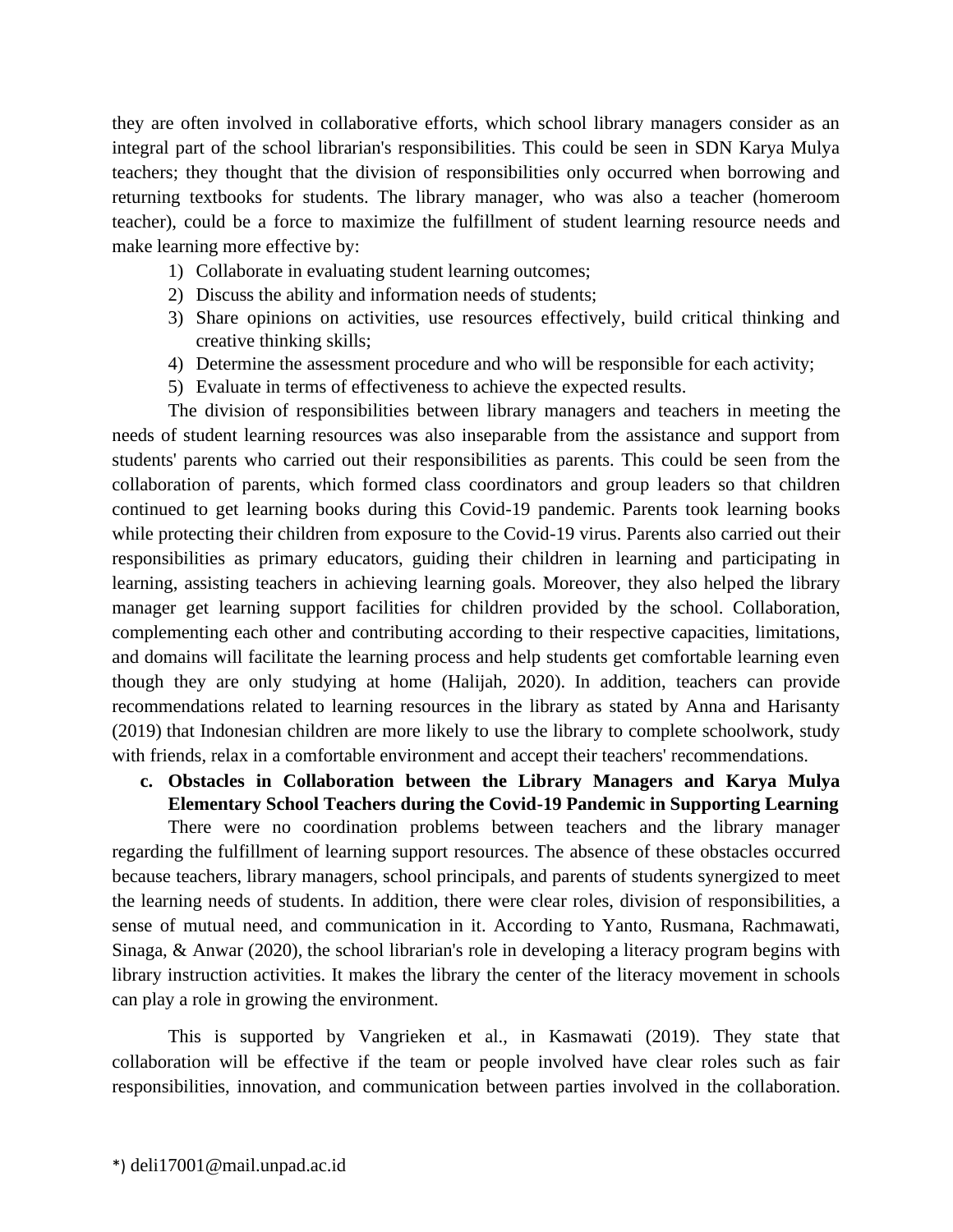The research results in Kasmawati (2019) state that collaboration can overcome various school problems. The collaboration itself provides an opportunity for the parties involved to solve all the issues they face.

The collaboration between the library manager and SDN Karya Mulya teachers was good for supporting learning resources during the Covid-19 pandemic. Even though this was the first time online learning was conducted, the library manager and teachers tried to make learning run optimally. Assistance from the student parents also had an important influence on the smooth collaboration of teachers and the library manager in meeting the needs of students' learning resources during online learning. This is in line with several journals stating how important the synergy between parents and teachers is in learning, especially during the Covid-19 pandemic. Bahri and Budiyono's (2020) study also states that the synergy between teachers and parents must be carried out continuously to overcome the shortcomings during online learning.

Support from the principal as the holder of library service policies strongly encouraged the collaboration of the library manager with teachers in meeting the needs of learning support resources during the Covid-19 pandemic. The principal who has a decisive role in the procurement of books significantly influences the course of the learning process. If the infrastructure in the library were fulfilled, especially concerning sources of support for student learning, it would certainly facilitate the learning process and realize the learning goals that we aspired to together. In this case, the principal of SDN Karya Mulya encouraged the collaboration of the library manager with teachers in supporting learning by supplying the shortage of learning books through BOS (*Bantuan Operasional Sekolah* - School operational assistance) funds and coordinating with the library manager regarding this fulfillment.

Furthermore, collaboration in meeting the needs of learning resources could run smoothly because the library manager, teachers, and the school principal considered that this collaboration was essential in meeting the needs of learning resources. So, coordination could run well. This was acknowledged by the library manager and the teacher concerned. The library manager considered collaboration with teachers an obligation to facilitate both parties and make learning more effective. It is supported by Dwi's statement in Elita (2020), which states that collaboration is essential for library managers because it can help expand the impact. In collaborating, we can achieve the same goals by carrying out their respective roles. Besides, collaboration requires views and professionalism to achieve common goals. If there are differences of opinion in collaboration, these differences can be enriching. However, if one shares the same view, it can strengthen collaboration.

The collaboration between the library manager and teachers in supporting student learning during the Covid-19 pandemic had appropriately run based on their respective roles and responsibilities so that there were no significant obstacles. However, it would be better if the library manager could develop his professional skills as a teacher-librarian. The library manager at SDN Karya Mulya, had not received library science education following the procedures set for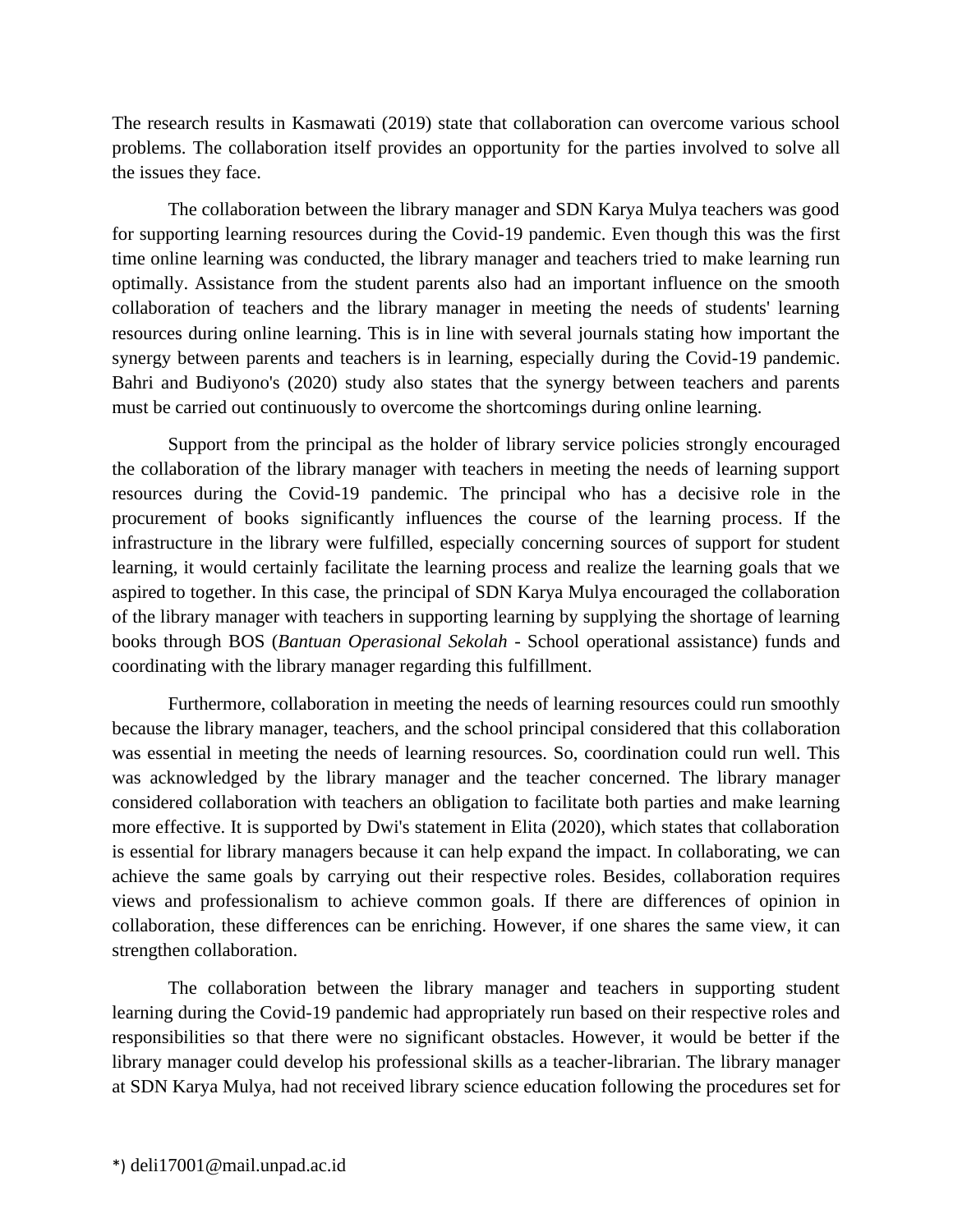librarian teachers. The library staff in schools have provisions for at least one school librarian who has the latest high school education qualification or equivalent with a certificate of competence as a school library manager determined by the government (Mashuri, 2015). Realizing the role and function of school libraries requires management that follows national standards (Efrina, Sasongko, dan Zakaria 2017). In that way, the SDN Karya Mulya library could operate more optimally, with the library manager acting as a librarian teacher.

According to Bafadal in Arias and Fatmawati (2013), essentially, the school library is managed by two parts: the head of the library, a librarian or librarian teacher, and several members of the library staff. The library manager at SDN Karya Mulya managed the library alone, and his profession was also as a teacher. It would be more optimal if the library management was not run by one person but was assisted by another officer, who was purely a librarian or a library manager who received training in library science. So that when carrying out their duties, they did not interfere with each other. Besides, so that the management process and its services could run smoothly, it would be better managed by a librarian.

## **CONCLUSION**

In conclusion, the library manager and SDN Karya Mulya teachers have collaborated to meet the needs of learning resources during the Covid-19 pandemic, mainly package books. The collaboration is carried out through several stages when borrowing and returning the books. On borrowing, the homeroom teacher first coordinates the books needed and the number of students in the class. Then, the library manager prepares; when ready, the teacher takes the books to the library to give to students through several group leaders (parents) in each class. The other student's parents pick up the books at the group leader to avoid crowds.

Meanwhile, the parents hand it over to the group leader to be delivered to the homeroom teacher at the time of return. Once all of them have been collected, they will be handed over to the library. If there is a shortage of books, the library manager coordinates with the principal. While waiting for the books, the library manager and teachers take the initiative to overcome this by photocopying the book. The division of responsibilities is carried out based on the main tasks and functions. The library manager is responsible for meeting all the needs of learning resources. At the same time, the teacher is responsible for the students to participate in learning and get learning support facilities. There are no obstacles between the library manager and teachers in meeting the needs of learning resources. The collaboration process is going well because the library manager and teachers carry out their responsibilities. In addition, teachers, the library manager, the school principal, and parents synergize to produce learning during the Covid-19 pandemic.

#### **BIBLIOGRAPHY**

Anna, N. E. V., & Harisanty, D. (2019). Factors Affecting Children while Using Public Libraries in Indonesia and Taiwan. *Library Philosophy and Practice*, 1-16.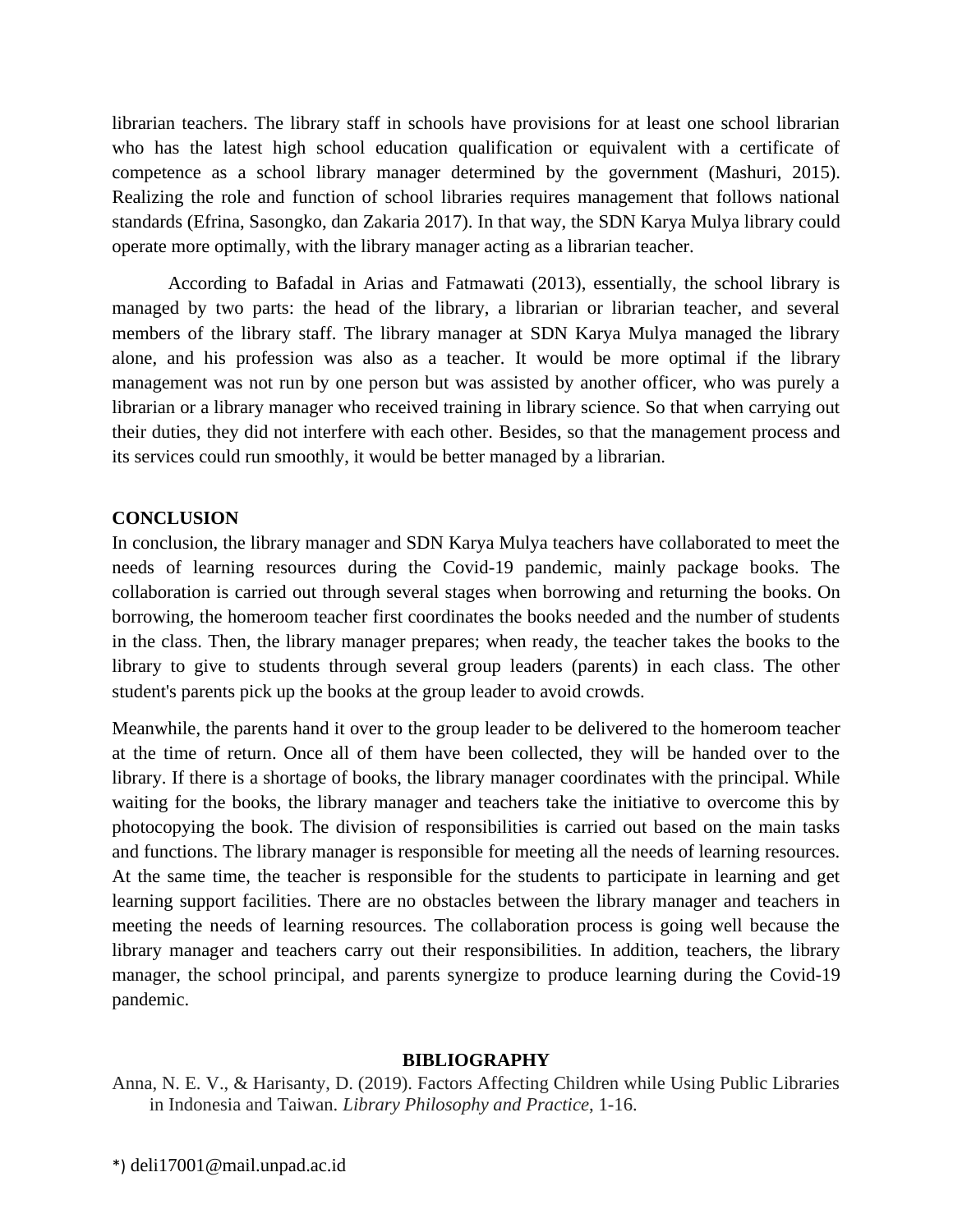- Arias, B. D., & Fatmawati, E. (2013). Analisis Kinerja Guru yang Merangkap Sebagai Pengelola Perpustakaan (Studi Kasus di SMA Negeri, 1,5,7, dan 8 di Lingkungan Surakata. *Jurnal Ilmu Perpustakaan*, *2*(1), 11–21.
- Bahri, S., & Budiyono, F. (2020). Pembelajaran Daring Pada Masa Covid-19 di Kecamatan Kalianget. *Prosiding Diskusi Daring Tematik Nasional 2020 "Pendidikan Di Masa Pandemi: Menelaah Dari Daerah,"* 62–66. Sumenep: UMM.
- Craig, S. E. F. (2013). *Teacher and Librarian Collaboration: Using Servant-Leadership Attributes to Create a Culture of Collaboration* (University of Victoria). Retrieved from https://dspace.library.uvic.ca/bitstream/handle/1828/4633/Craig\_Sarah\_MEd\_2013.pdf?seq uence=1&isAllowed=y
- Depay. (2020). Daftar Tema dan Subtema Kelas 1 2 3 4 5 6 Kurikulu 2013 Tahun Pelajaran 2020-2021. Retrieved from DSD.com website: www.darisd.com/2020/08/daftar-tema-dansubtema-kelas-1-2-3-4-5-6-SD-MI-Kurikulum-2013.html?m=1
- Harisanty, D. (2019). Senior high school students' use of library resources and services. *Library Philosophy and Practice,* 1-7. Retrieved from https://www.proquest.com/scholarlyjournals/senior-high-school-students-use-library-resources/docview/2299764004/se-2
- Harisanty, D. (2019). How to Motivate Students in Using School Library. *Library Philosophy and Practice*, 0\_1-11.
- Harisanty, D., Srirahayu, D. P., Anna, N. E. V., Mannan, E. F., Anugrah, E. P., & Dina, N. Z. (2021). Digital Literacy for Covid 19 Information in Indonesian Society. *Library Philosophy and Practice*, 1-14.
- Efrina, M., Sasongko, R. N., & Zakaria. (2017). Pengelolaan Perpustakaan Sekolah. *Manajer Pendidikan*, *11*(6), 517–524.
- Elita, L. (2020). Pentingnya Kolaborasi di Era ini Termasuk bagi Pustakawan. Retrieved from ketikunpad website: https://ketik.unpad.ac.id/posts/30/pentinnya-kolaboras-di-era-initermasuk-bagi-pustakawani
- Fatmawati, E. (2015). Mengoptimalkan Peran Pustakawan Sekolah dan Guru Pustakawan dalam Proses Pembelajaran. *Seminar Lokakarya Dan Workshop Kepustakawanan Nasional Indonesia*, 369–377. Retrieved from http://eprints.undip.ac.id/65140/
- Halijah, N. S. (2020, August 14). Pentingnya Kolaborasi Guru dan Orang Tua Siswa dalam Pembelajaran Daring. *Metro Riau*, p. 2.
- Kasmawati, Y. (2019). Pentingnya budaya kolaboratif : suatu tinjauan literatur. *Jurnal Manajemen Strategi Dan Aplikasi Bisnis*, *2*(2), 203–214.
- Mashuri, I. (2015). Guru Pustakawan (Teacher Librarian): Perbandingan di Beberapa Negara. *Al-Kuttab*, *2*(1), 154–161.
- Montiel-overall, P., & Jones, P. (2011). Librarian Collaboration : A Preliminary Report of Teachers ' Perceptions about Frequency and Importance to Student Learning. *The Canadian Journal of Information and Library Science*, *34*(1), 49–76.